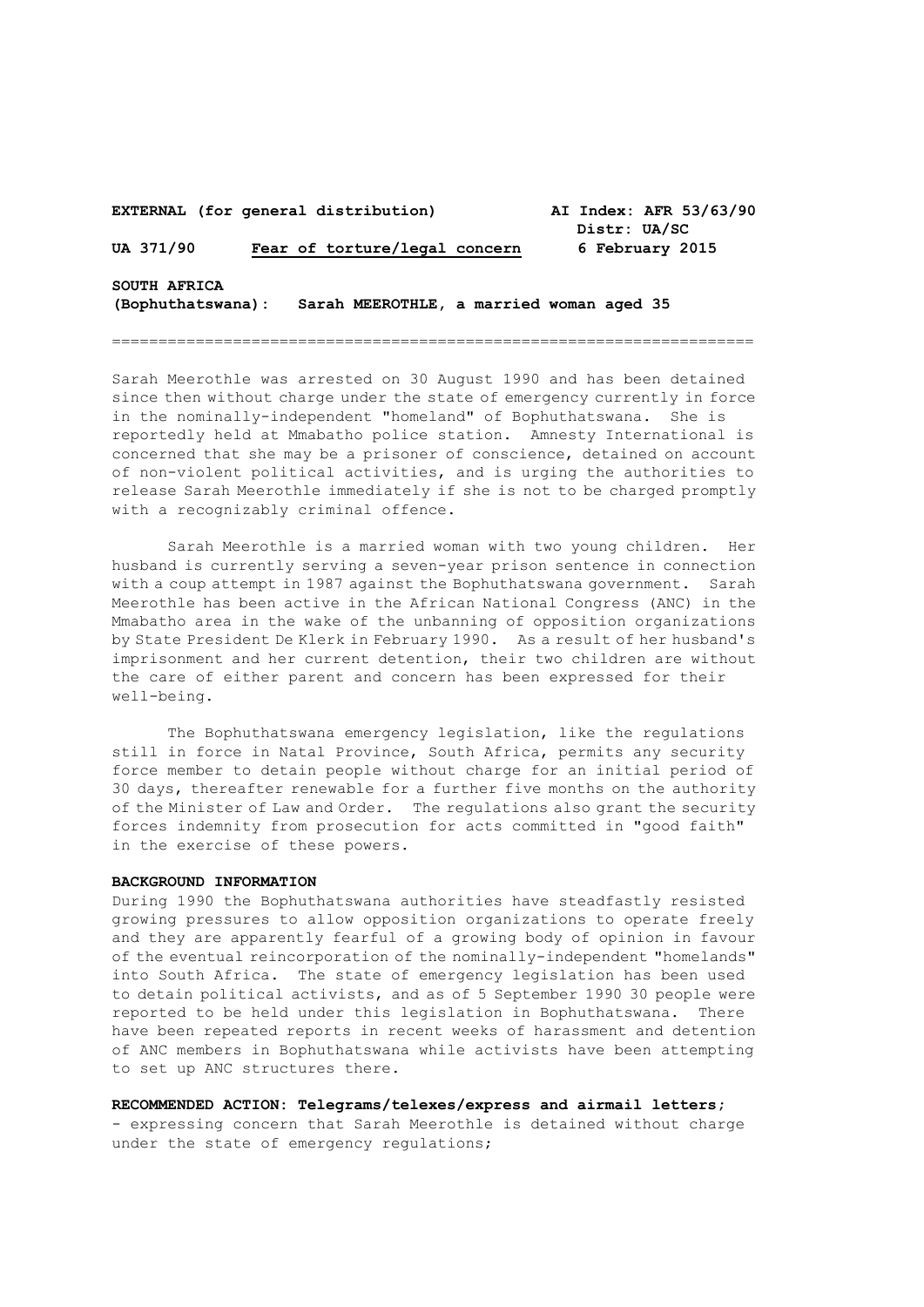- seeking assurances that she will not be subjected to torture or ill-treatment in custody;

- urging that she be granted regular access to her lawyer, relatives, and a doctor of her choice;

- explaining that Amnesty International is concerned that Sarah Meerothle may be a prisoner of conscience detained because of her non-violent political activities, and calling for her to be released immediately if she is not to be charged with a recognizably criminal offence.

## **APPEALS TO**:

Chief L M Mangope President Government Offices Mmabatho Bophuthatswana, South Africa Telegrams: President Mangope, Bophuthatswana, South Africa Mr F W De Klerk State President State President's Office Private Bag X83 Pretoria 0001, South Africa Telegrams: President De Klerk, Pretoria, South Africa Telexes: 321695 SPLIB SA, 321890 PRES SA or 322158 PRES SA Faxes: +27 12 323 3982 Mr Godfrey Mothibe Minister of Justice Department of Justice Government Offices Mmabatho Bophuthatswana, South Africa Telegrams: Justice Minister, Bophuthatswana, South Africa Major-General P J Seleke Commissioner of Police Department of Police P/Bag X2004 Mmabatho Bophuthatswana, South Africa Telegrams: Police Commissioner, Bophuthatswana, South Africa **COPIES TO:** - The Star, POB 1014, Johannesburg 2000, South Africa - Vrye Weekblad, PO Box 42637, Fordsburg 2033, South Africa

- Mafikeng Anti-Repression Forum, Private Bag X9, Mmabatho,
- Bohputhatswana, South Africa